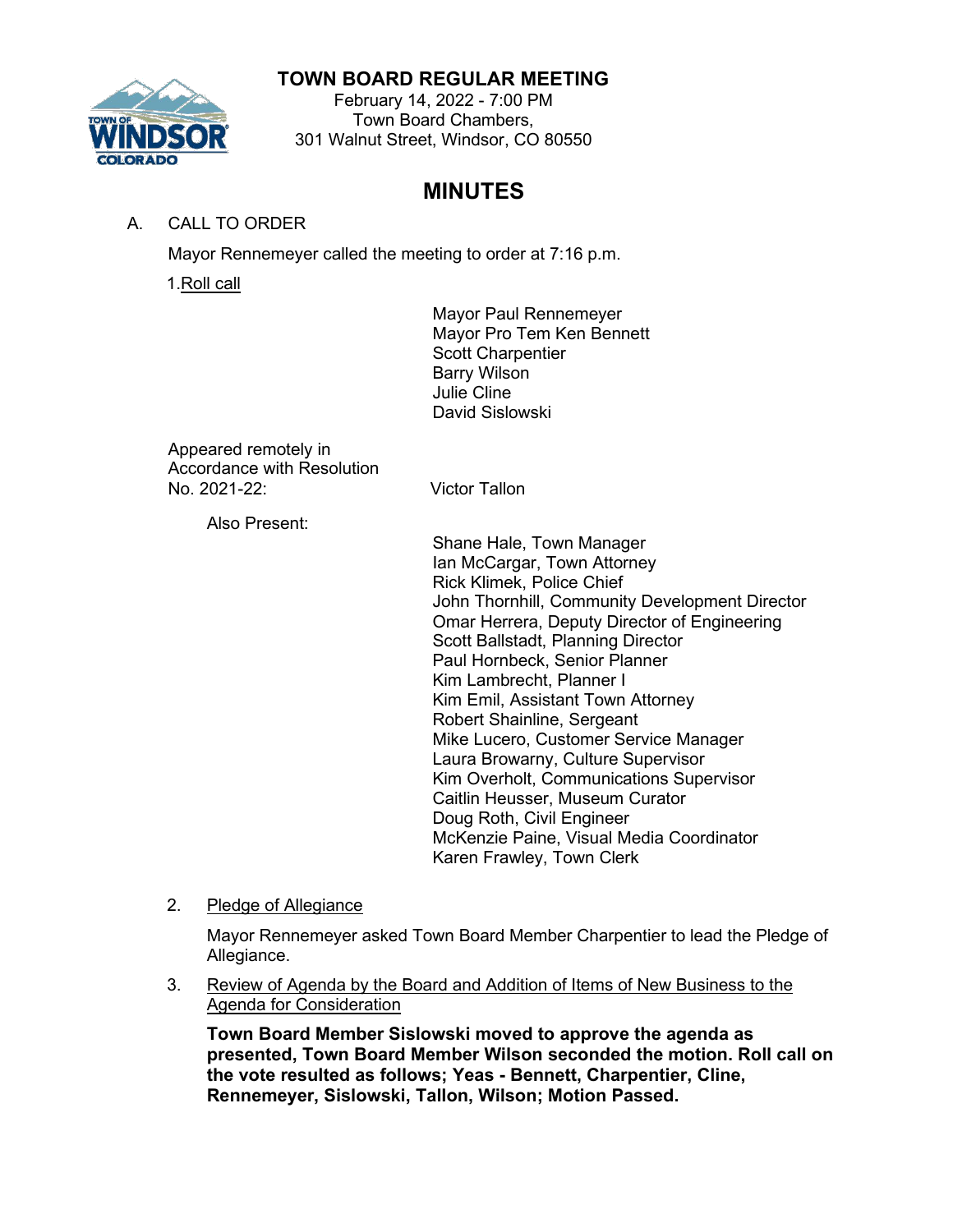#### 4. Proclamation

• National Engineers Week

Mayor Rennemeyer read aloud the proclamation for National Engineers Week.

#### 5. Board Liaison Reports

• Town Board Member Charpentier - Chamber of Commerce, Clearview Library Board

Town Board Member Charpentier reported that the Clearview Library Board continues its work on remodeling the Ash Street facility.

Town Board Member Charpentier reported that the Windsor Chamber of Commerce held its wine walk last Saturday and had over six hundred people registered to attend. Membership is still up and the calendar is full of ribbon cuttings and other events.

• Town Board Member Wilson - Planning Commission, Larimer County Behavioral Health Policy Council

Town Board Member Wilson reported that the Planning Commission has not met since the last provided update.

#### **Behavioral Health Policy Committee Update from February 7, 2022 Monthly Meeting**

Barry Wilson represents Windsor and is the Chair of the Behavior Health Policy Council.

Impact Grantee Virtual Tours

[\(https://www.larimer.org/behavioralhealth/impactfund\):](https://www.larimer.org/behavioralhealth/impactfund)

• Mike Doyle from Front Range Exceptional Equestrians presented a virtual tour of his agency's work by sharing a video. Mike then answered Council member's questions[.https://frontrangeexceptionalequestrians.org/](https://frontrangeexceptionalequestrians.org/)

• Scott Smith from Alliance for Suicide Prevention of Larimer County presented a virtual tour of his agency's work by sharing this presentation. Scott then answered Council member's questions.

<https://allianceforsuicideprevention.org/>

Jenna Coleman from SAFY of CO presented a virtual tour of her agency's work by sharing this presentation. Jenna then answered Council member's questions. <https://www.safy.org/colorado/>

#### Facility Update:

Laurie Stolen shared an update on the BHS Facility. All the caissons have been drilled and the concrete forms have been poured, the next step is pouring the concrete walls for the crawl space, and erecting the steel structure. <https://www.larimer.org/behavioralhealth/facility>

Lunch & Learn Presentations:

Jennifer Wolfe-Kimbell inform the council on updates to the previously planned (in-person) roadshow presentations, now being called lunch and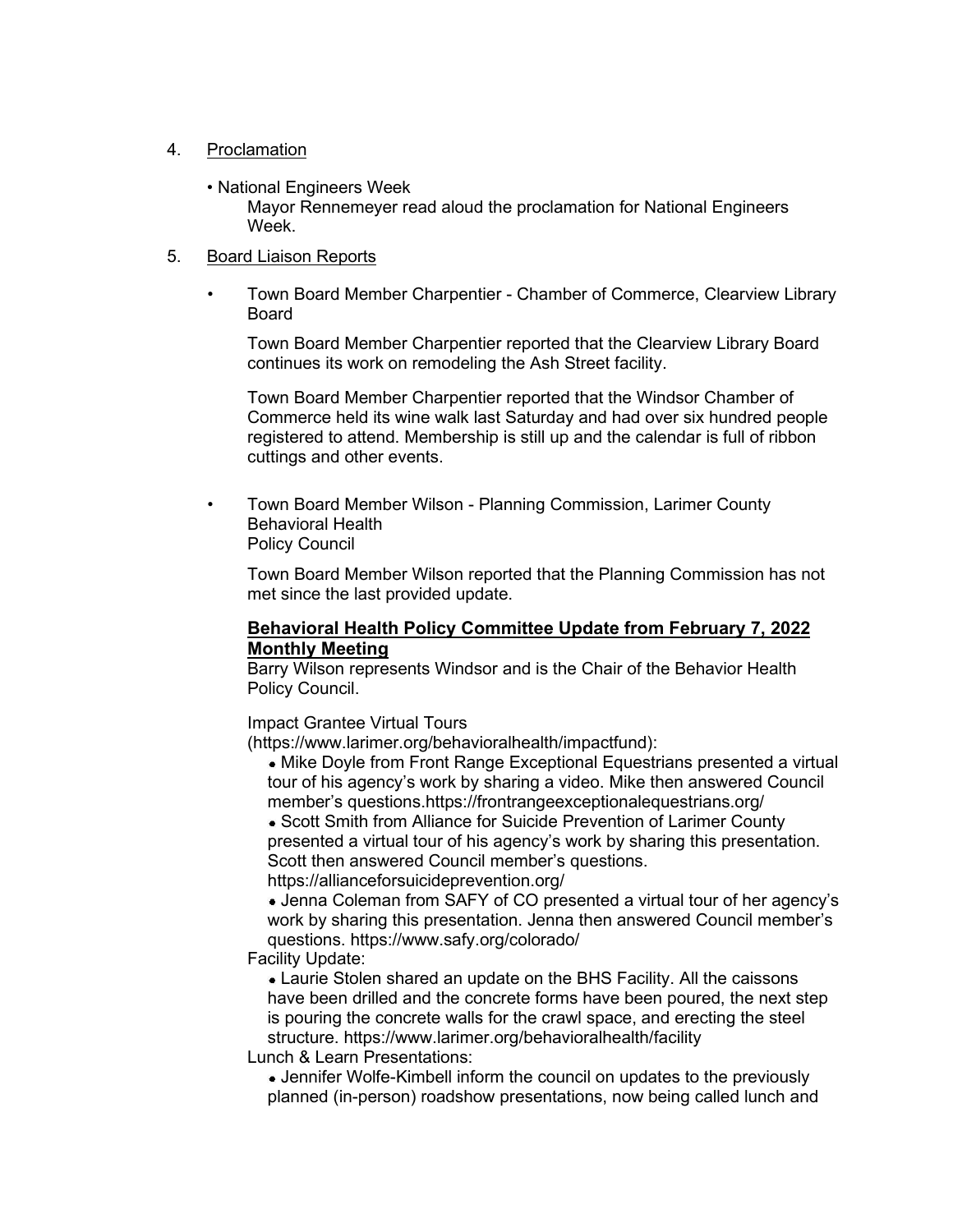learn presentations as they're being moved to Zoom for the time being. Presentations will be done in collaboration with SummitStone Health Partners and will be offered monthly on the third Wednesday of each month from 12 - 1 p.m. starting 2/16/22.

The presentations from February to June will be geared specifically for care providers and first responders, and July to November presentations will be aimed at a more general audience. Recordings of presentations will be made available and posted on the BHS website for anyone who cannot attend during the scheduled time. Presentations for organizations, medical teams, or community groups will also be available upon request.

• Mayor Pro Tem Bennett – Water and Sewer Board, 34, and I-25 Coalition's, Windsor Arts Commission

Mayor Pro Tem Bennett reported that the Water and Sewer Board met last Wednesday, and reviewed the Fort Collins Loveland Water District and Windsor purchase agreement that will be coming to Town Board at an upcoming meeting.

Mayor Pro Tem Bennett reported that the US 34 Coalition will meet again in April and has not met since the last provided update.

Mayor Pro Tem Bennett reported that the I-25 Coalition met with the traditional update of ongoing projects.

Mayor Pro Tem Bennett reported that the Windsor Arts Commission is meeting tomorrow night and will continue to work on bylaws.

• Town Board Member Cline – Tree Board, Poudre River Trail Corridor Authority, Historic Preservation Commission

Town Board Member Cline reported that the Tree Board will next meet in person to judge the poster contest. The Arbor Day celebration will be held Thursday, April 14th and the host schools will be Grandview Elementary and the Windsor Charter Academy. The tree sale is open for business and a link is located on the Town's website. Trees will be available for pick up on April 16th between 10:00 a.m. and 12:00 p.m. at the Public Services Facility. The sick tree day will be held on Tuesday, June 28th starting at 4:30 p.m. and has fifty slots open.

Town Board Member Cline reported that the Historical Preservation Commission met on February 9th and are planning to hold an open house at the Art and Culture Center on Friday, May 13th and Saturday, May 14th. More information will be available at a later date.

Town Board Member Cline reported that Poudre River Trail Corridor Authority met on February 3rd and is still in the process of cleaning up the executive committee hiring. The cycling without age has been updated and new marketing materials created. The PPE committee met and discussed how to get the style guide for the new logo out. The PPE committee is looking at working with UNC for social media assistance.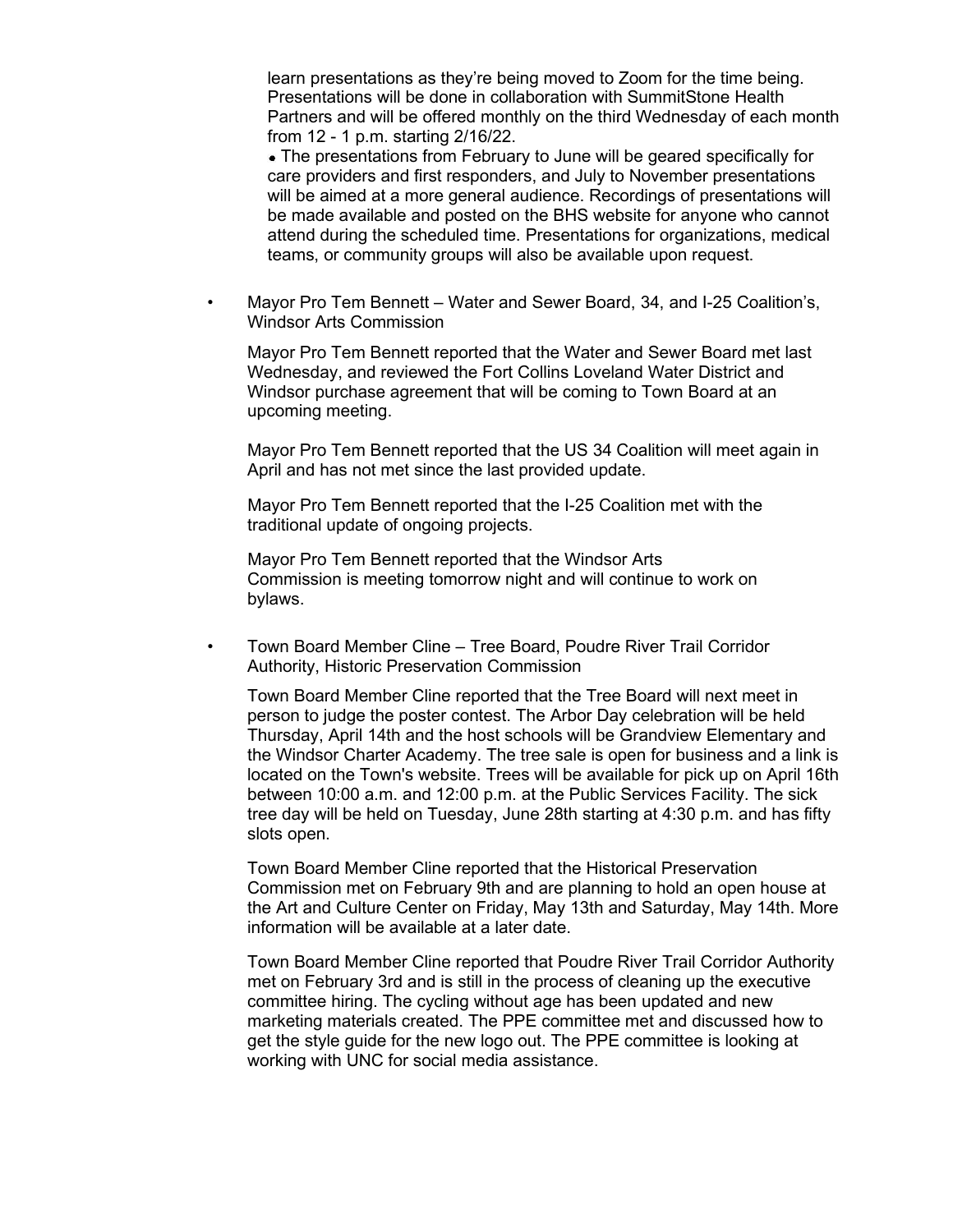• Town Board Member Tallon - Parks, Recreation and Culture Advisory Board, Great Western Trail Authority

Town Board Member Tallon reported that Parks, Recreation and Culture Advisory Board met and reviewed the open space and trails strategic plan draft.

Town Board Member Tallon reported that he was unable to attend the Great Western Trail Authority meeting.

• Town Board Member Sislowski - Windsor Housing Authority, Windsor Severance Fire District

Town Board Member Sislowski reported that the Fire District held its meeting last week, however, was not able to attend.

Town Board Member Sislowski reported that the Windsor Housing Authority has a meeting coming up tomorrow. There have been some email exchanges with the chair asking if there could be a discussion regarding some of the parking changes in the area of Century III has taken parking from some of the residents and is wanting to see if there is something else the Town might be able to do to assist the residents.

• Mayor Rennemeyer - Downtown Development Authority, North Front Range MPO

Mayor Rennemeyer reported that the Downtown Development Authority has not met since the last provided update.

Mayor Rennemeyer reported that the North Front Range MPO discussed the 2022 call for projects. Mr. Herrera provided an update for upcoming projects for Windsor.

#### 6. Public Invited to be Heard

Mayor Rennemeyer read the following statement prior to opening the meeting to public comment.

Before we open the meeting to public comment and town business, I want to address concerns over the downtown revitalization project.

Over the weekend, residents asked questions and voiced concerns on social media and in emails. Some of the questions included:

- Is the project being approved tonight or at the next meeting?
- How will the project impact the aesthetics of Windsor Lake and downtown?
- What value does this project bring to the residents and business owners?
- Will large summer events continue to happen at the lake?
- If this project happens, where will we park?

These are all fair questions and I want to offer that this project is not being approved today or at the next meeting. As a matter of fact, there is no set time to approve this project because we are in very early stages with the selected developer.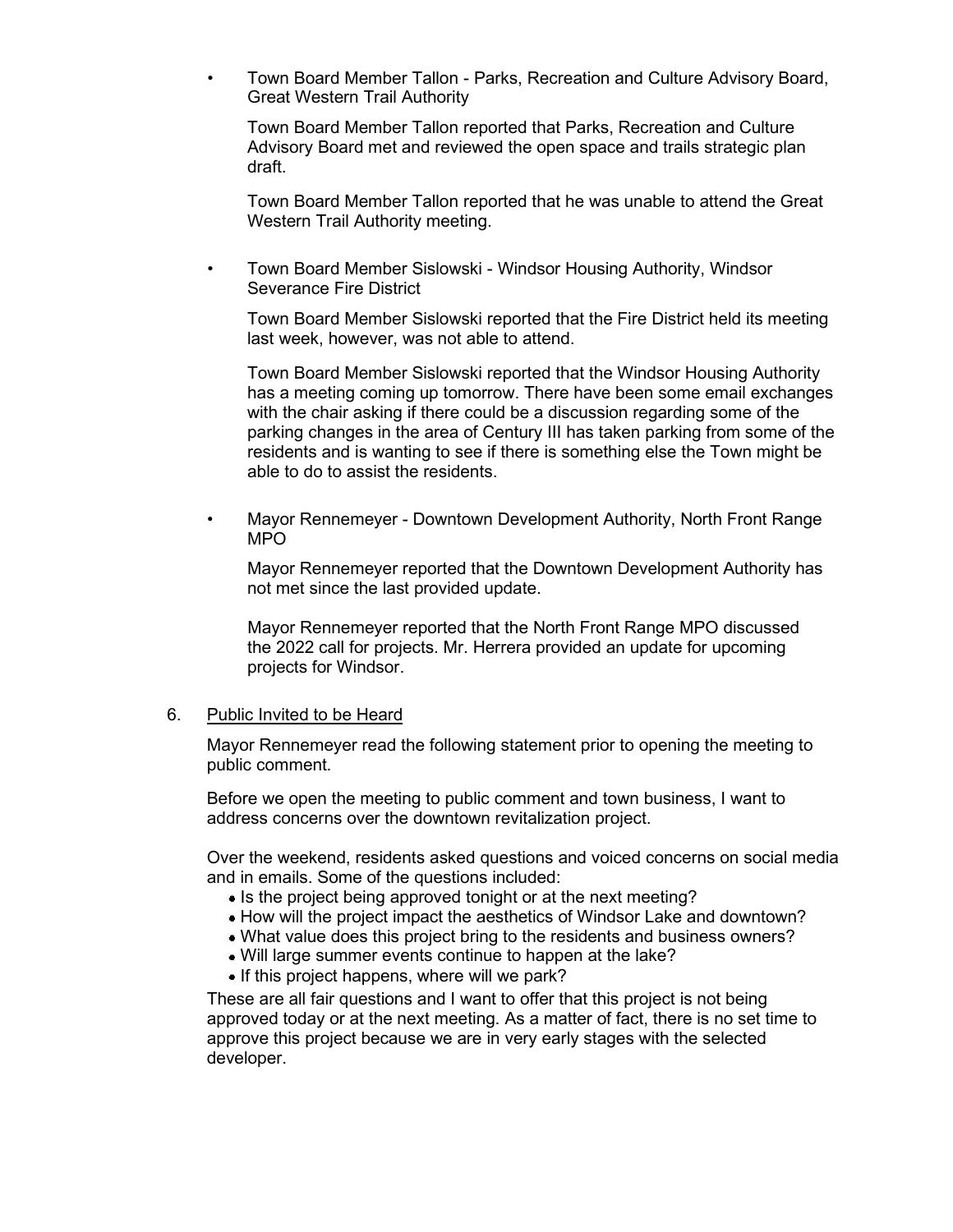While the scope of the project remains under review, we are diligently working with the Downtown Development Authority and the developer to create a plan for the area that will benefit residents and businesses. As experienced by other communities, adding new development—specifically to the downtown area—can serve as a catalyst for revitalization, often bringing more diverse local shopping and dining options. That said, the Town does want to provide all of the factual details about the project and its history that we can offer at this time.

Town staff are now working to create a webpage that will serve as a clearinghouse for project details. We expect to have it completed this week.

In the meantime, if you've come to provide public comment on the matter, we are happy to hear from you.

Mayor Rennemeyer opened the meeting up for public comment.

Robert Shainline, Sergeant for the Windsor Police Department addressed the Board requesting the Town Board to match the funds that employees contribute to the Special Olympics Polar Plunge. Town Board agreed six members to one to use funds from their outside agency funding budget to match the funds employees contribute with an amount not to exceed \$5,000.00.

Jill Burrell at 672 Dakota Way in Windsor expressed her gratitude for the Engineers Week proclamation.

#### B. CONSENT CALENDAR

- 1. Minutes of the January 24, 2022 Town Board Regular Meeting K. Frawley, Town Clerk
- 2. Minutes of the February 7, 2022 Town Board Special Meeting K. Frawley, Town Clerk
- 3. Resolution 2022-04 Making Certain Findings of Fact Concerning the Trevenna Annexation and Establishing Public Hearing Dates - P. Hornbeck, Senior Planner The owner/applicant Mr. John Donaldson of WNDSR15, LLC, represented by Ms. Kristin Turner of TB Group, has submitted a petition to annex approximately 78 acres to the Town of Windsor with a zoning of Single Family Residential Two (SF-2).

The purpose of this resolution is to make certain findings of fact concerning the annexation, determining substantial compliance with the Colorado Municipal Annexation Act (Act). The Act requires that after a conforming annexation petition has been submitted, Town Board shall set a hearing date to determine if the allegations made in the petition are supportable and if the property is eligible for annexation. Said hearings will be held on March 16, 2022 by the Planning Commission and March 28, 2022 by the Town Board.

4. Resolution No. 2022 - 05 A Resolution Approving the Memorandum of Understanding ("MOU") for the "Beat Auto Theft Through Law Enforcement" ("BATTLE") Plan - R. Klimek, Police Chief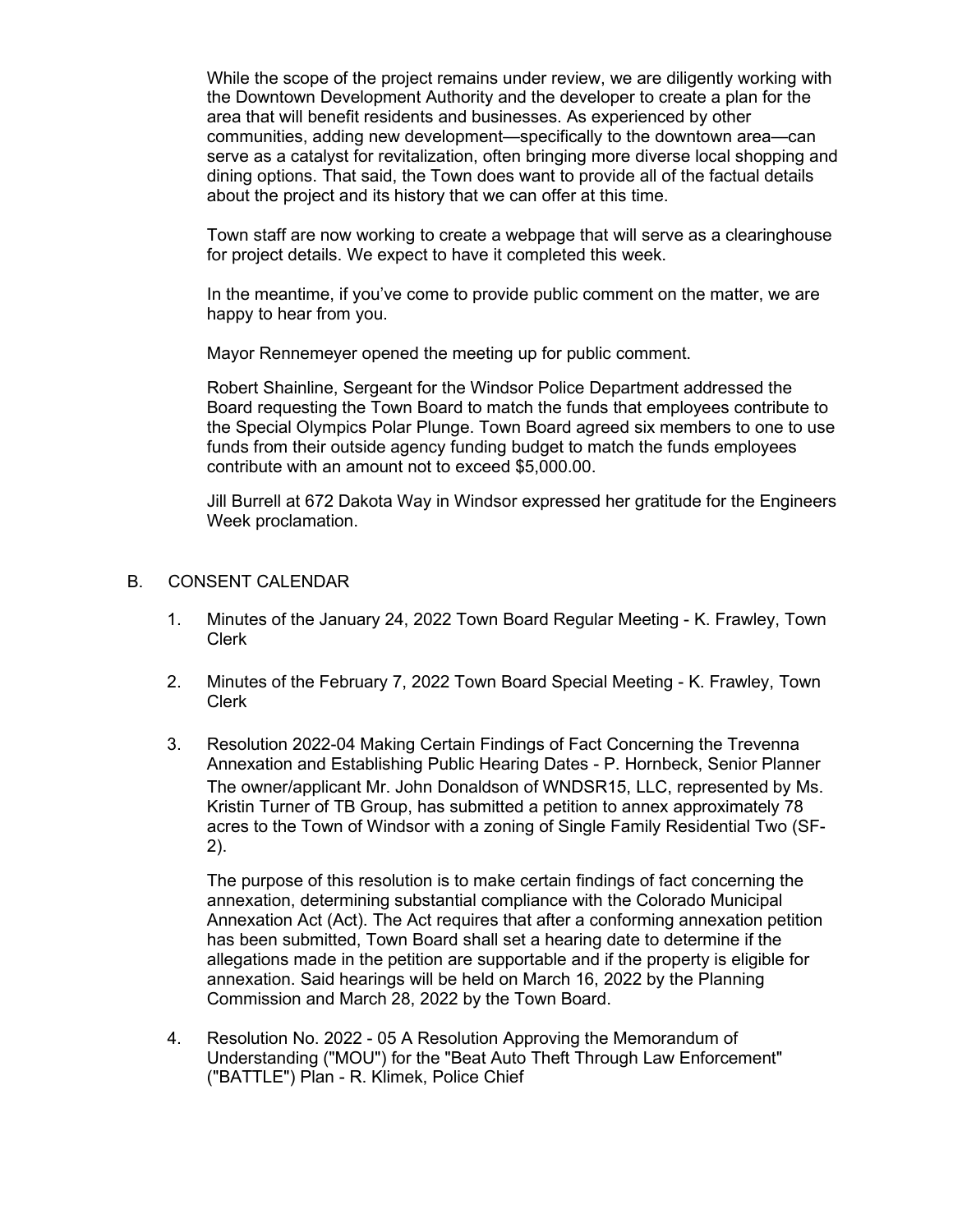The attached Memorandum of Understanding ("MOU") for the Beat Auto Theft Through Law Enforcement ("BATTLE") Plan is an auto theft task force consisting of the following agencies: Colorado State Patrol, Weld County Sheriff's Office, Larimer County Sheriff's Office, Colorado Department of Revenue, Federal Bureau of Investigation, and the Greeley, Evans, Frederick, Loveland, Fort Collins, Colorado State University, and Longmont Police Departments. By renewing this MOU, it will enable the police department to access equipment, technology, and other resources not currently available to our specific department, to address auto theft issues.

5. Report of Bills January 2022 - D. Moyer, Finance Director

**Mayor Pro Tem Bennett moved to approve the consent calendar as presented, Board Member Cline seconded the motion. Roll call on the vote resulted as follows; Yeas - Bennett, Charpentier, Cline, Rennemeyer, Sislowski, Tallon, Wilson; Motion Passed.**

#### C. BOARD ACTION

1. Public Hearing, Ordinance No. 2022-1643, Poudre Heights Valley Metropolitan **District** 

The Poudre Heights Valley Metropolitan District has applied for Service Plan approval in accordance with Chapter 19, Article I of the *Windsor Municipal Code*. The Service Plan has been reviewed extensively by Special Counsel Carolyn Steffl, and her staff memorandum is attached. The District's representatives have been responsive to Ms. Steffl's comments and suggestions.

**Board Member Cline moved to open the public hearing, Town Board Member Wilson seconded the motion. Roll call on the vote resulted as follows; Yeas - Bennett, Charpentier, Cline, Rennemeyer, Sislowski, Tallon, Wilson; Motion Passed.**

Discussion ensued between Town Board, staff, and Ms. Steffl.

Mayor Rennemeyer opened the meeting up for public comment., to which there was none.

**Board Member Cline moved to close the public hearing, Mayor Pro Tem Bennett seconded the motion. Roll call on the vote resulted as follows; Yeas - Bennett, Charpentier, Cline, Rennemeyer, Sislowski, Tallon, Wilson; Motion Passed.**

2. Ordinance No. 2022-1643 - An Ordinance Approving The Service Plan For The Poudre Heights Valley Metropolitan District And Authorizing The Execution Of An Intergovernmental Agreement Between The Town And The District This action item follows the Public Hearing on the matter. The statutory criteria for Service Plan approval have been presented by Special Counsel Carolyn Steffl. A finding that all statutory criteria have been met by the District's proponents compels approval of the Service Plan.

Discussion ensued between staff and Town Board.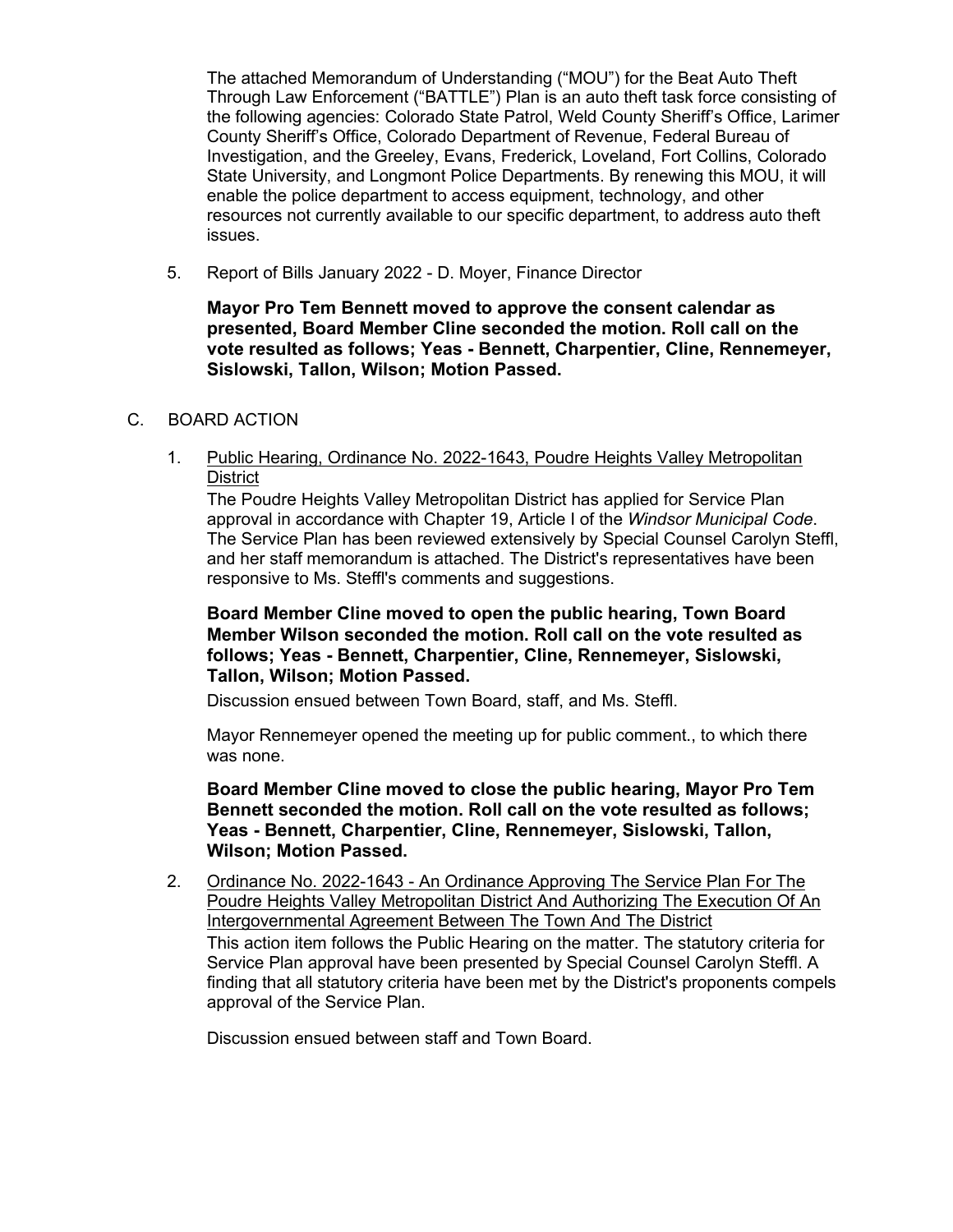**Mayor Pro Tem Bennett moved to approve Ordinance No. 2022-1643, Town Board Member Sislowski seconded the motion. Roll call on the vote resulted as follows; Yeas - Bennett, Charpentier, Cline, Rennemeyer, Sislowski, Tallon, Wilson; Motion Passed.**

#### Public Hearing, Ordinance No. 2022-1644, Designation of 408 Walnut Street as a Historic Landmark

The property owners of 408 Walnut Street, Mrs. Caitlin Heusser and Mr. Caleb Heusser, have submitted a nomination to designate the property as a local historic landmark. A house was first built on the property around 1896, while the present house was built sometime between 1900 and 1905.

### **Town Board Member Sislowski moved to open the public hearing, Town Board Member Wilson seconded the motion. Roll call on the vote resulted as follows; Yeas - Bennett, Charpentier, Cline, Rennemeyer, Sislowski, Tallon, Wilson; Motion Passed.**

Discussion ensued between Town Board and staff.

Mayor Rennemeyer opened the meeting up for public comment., to which there was none.

**Town Board Member Sislowski moved to close the public hearing, Town Board Member Wilson seconded the motion. Roll call on the vote resulted as follows; Yeas - Bennett, Charpentier, Cline, Rennemeyer, Sislowski, Tallon, Wilson; Motion Passed.**

4. Ordinance 2022-1644 - An Ordinance Designating the Residence Located at 408 Walnut Street a Historic Landmark Pursuant to Chapter 15, Article XVI of the Windsor Municipal Code

Please refer to the previous agenda item for discussion and recommendation.

Discussion ensued between Town Board and staff.

**Mayor Pro Tem Bennett moved to approve Ordinance No. 2022-1644, Town Board Member Wilson seconded the motion. Roll call on the vote resulted as follows; Yeas - Bennett, Charpentier, Cline, Rennemeyer, Sislowski, Tallon, Wilson; Motion Passed.**

### 5. Public Hearing, Ordinance No. 2022-1645, Designation of 116 5th Street as a Historic Landmark

Historic Preservation Commission Chair Ms. Jean Zuckweiler, on behalf of the Town of Windsor, has submitted an application to designate 116  $5<sup>th</sup>$  Street as a local historic landmark. The building was constructed in 1909 to serve as town hall for Windsor and is listed on the National Register of Historic Places. More detailed information on the history and architecture of the building can be found in the attached materials.

**Town Board Member Sislowski moved to open the public hearing, Board Member Cline seconded the motion. Roll call on the vote resulted as follows; Yeas - Bennett, Charpentier, Cline, Rennemeyer, Sislowski, Tallon, Wilson; Motion Passed.**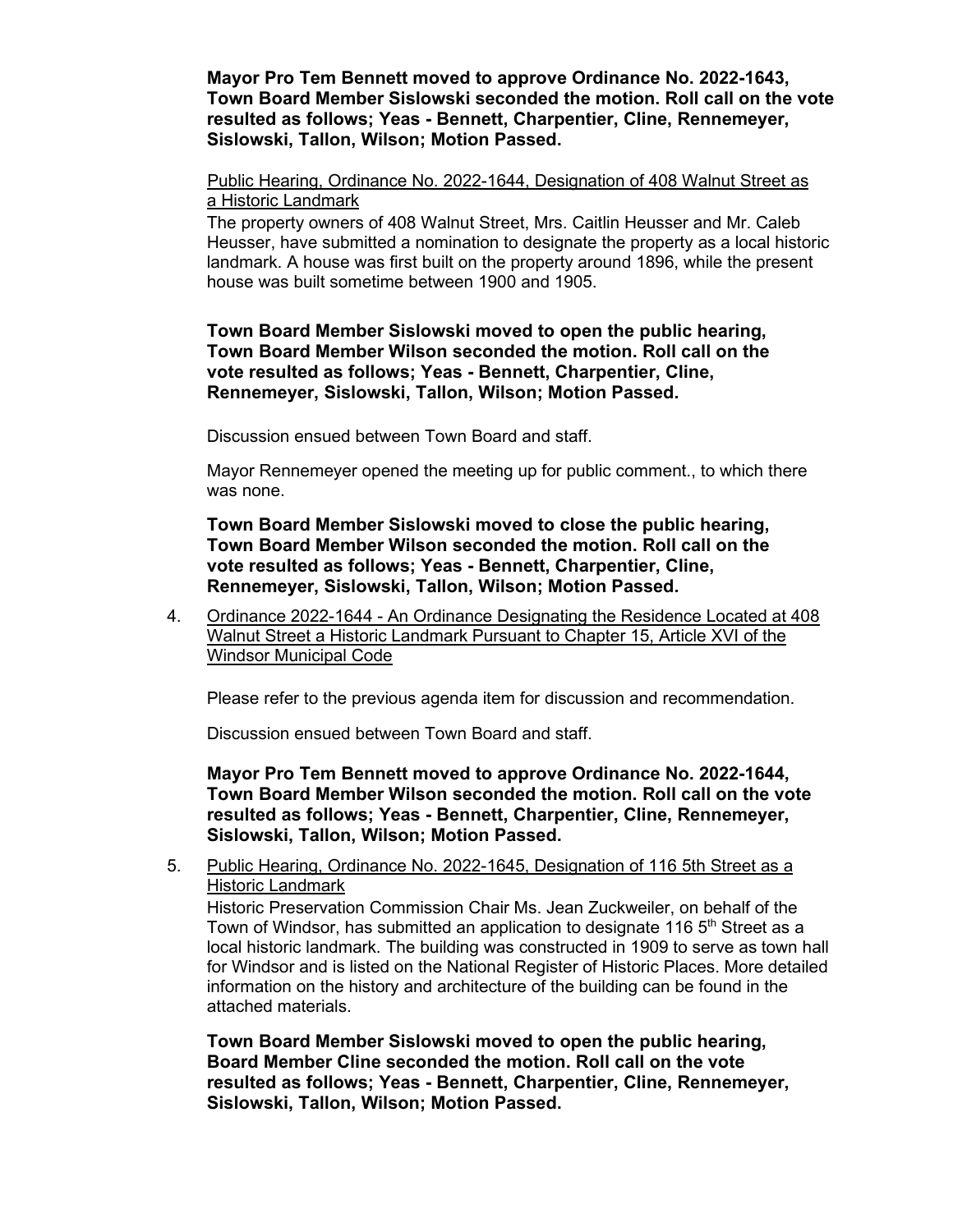Discussion ensued between Town Board and staff.

Mayor Rennemeyer opened the meeting up for public comment., to which there was none.

**Town Board Member Sislowski moved to close the public hearing, Board Member Cline seconded the motion. Roll call on the vote resulted as follows; Yeas - Bennett, Charpentier, Cline, Rennemeyer, Sislowski, Tallon, Wilson; Motion Passed.**

6. Ordinance 2022-1645 - An Ordinance Designating the 1909 Windsor Town Hall, Correctional Facility and Fire Station a Historic Landmark Pursuant to Chapter 15, Article XVI of the Windsor Municipal Code Please refer to the previous agenda item for discussion and recommendation.

Discussion ensued between Town Board and staff.

**Board Member Cline moved to approve Ordinance No. 2022-1645, Town Board Member Wilson seconded the motion. Roll call on the vote resulted as follows; Yeas - Bennett, Charpentier, Cline, Rennemeyer, Sislowski, Tallon, Wilson; Motion Passed.**

7. Resolution No. 2022-06 - A Resolution Amending the Monthly Base Fee for Town of Windsor Water Service Customers, and Authorizing the Implementation of Such Rates

**Town Board Member Wilson moved to approve Resolution No. 2022-06 as amended with the modification of the year, Mayor Pro Tem Bennett seconded the motion. Roll call on the vote resulted as follows; Yeas - Bennett, Charpentier, Cline, Rennemeyer, Sislowski, Tallon, Wilson; Motion Passed.**

8. Resolution No. 2022-07 - A Resolution of the Windsor Town Board of the Town of Windsor, Colorado Authorizing the Town Clerk to Appoint Election Judges for the Regular Election

The attached resolution is required to allow the Town Clerk to appoint election judges for the April 5, 2022 mail ballot election. Election judges are statutorily required to be appointed at least 15 days before the election, which is March 21, 2022.

Discussion ensued between Town Board and staff.

**Town Board Member Sislowski moved to approve Resolution No. 2022-07, Town Board Member Wilson seconded the motion. Roll call on the vote resulted as follows; Yeas - Bennett, Charpentier, Cline, Rennemeyer, Sislowski, Tallon, Wilson; Motion Passed.**

9. Resolution No. 2022 - 08 A Resolution Declaring a Non-Contested Election for Town of Windsor District 6, and Declaring Election of Jason Hallett as Representative to the Town Board from District 6 Pursuant to Section 31-10-507, C.R.S.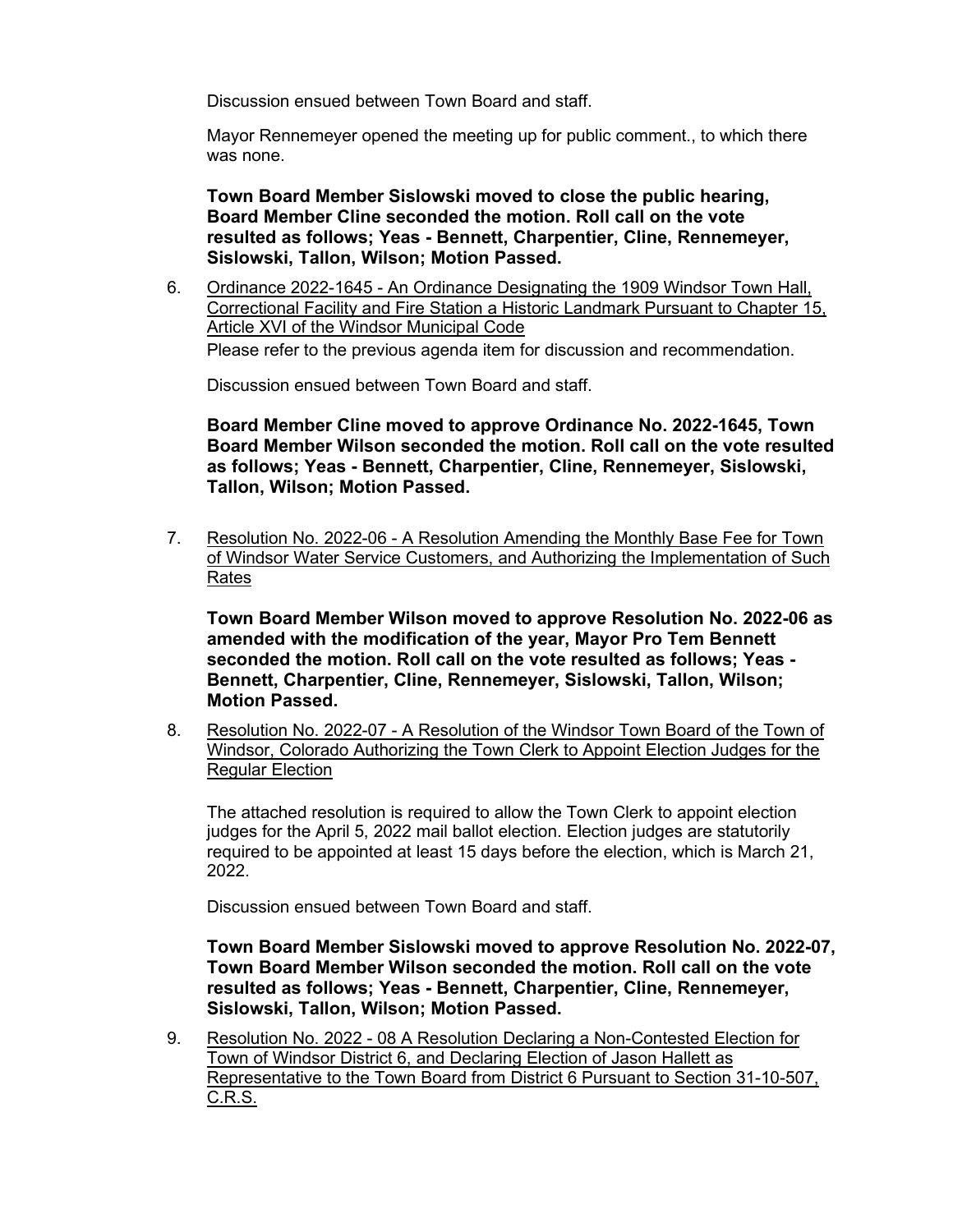The deadline for submission of nomination petitions and affidavit of intent to be a write-in candidate closed on January 31, 2022. The Town Clerk received one valid nomination petition from Jason Hallett and did not receive any affidavits of intent to be a write-in candidate, making District 6 uncontested. The attached resolution would authorize the Town Clerk to declare District 6 uncontested and will declare Jason Hallett elected to serve as District 6 representative commencing April 5, 2022. Mr. Hallett will assume office following the election in accordance with the Charter's requirements for elected officials.

Discussion ensued between Town Board and staff.

### **Board Member Cline moved to approve Resolution No. 2022-08, Mayor Pro Tem Bennett seconded the motion. Roll call on the vote resulted as follows; Yeas - Bennett, Charpentier, Cline, Rennemeyer, Sislowski, Tallon, Wilson; Motion Passed.**

### D. COMMUNICATIONS

1. Communications from Town Attorney

Per Mr. McCargar, over the past weekend, Town Hall hosted the Fort Collins High School mock trial team to participate in the virtual regional competition. Although the Fort Collins team did not win, they did very well. Mr. McCargar expressed his appreciation and best wishes for Paul Hornbeck, Senior Planner who will be leaving Town employment at the end of the week.

2. Communications from Town Staff

Per Mr. Ballstadt, expressed his appreciation for Paul Hornbeck and all his work on major projects over the last eight years.

- a. Financial Report December 2021
- 3. Communications from Town Manager

Per Mr. Hale, the financial report is included in the packet as well as the monthly board report. The Mayor and himself will be attending the CML legislative workshop on Thursday and of particular interest is the mandatory collective bargaining bill that is out. Mr. Hale also would like to express his gratitude and best wishes to Paul Hornbeck as he moves on from the Town.

a. Monthly Board Report

### **1. Strategic Growth**

Staff is working on several key parcels at this time that will aid in our strategic growth - the largest of these is Shur View. Greeley has obtained significant grant funding to help support this effort. Additionally, the Open Space & Trails Master Plan is anticipated to be adopted in early March and will be our guide as we continue acquisitions of key parcels for years to come.

### **2. Sustainable Infrastructure**

The 17th Street trail connection is now complete (less the landscaping). This is a significant milestone in that the core of Windsor is now two-thirds looped! With the new year, we will begin posting bids for multiple construction projects in 2022.